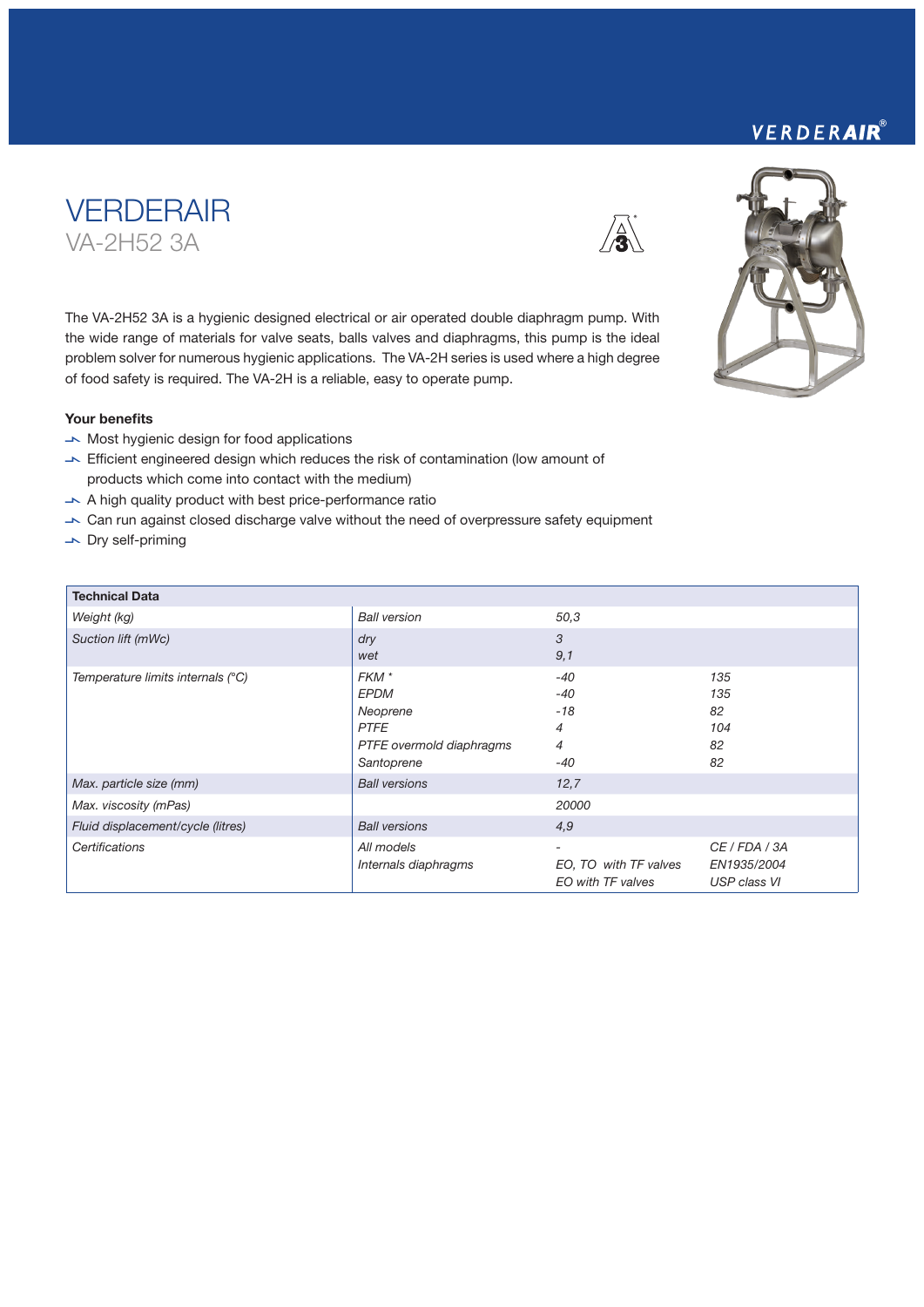## VERDERAIR®





EXAMPLE PUMP TYPE

VA-2H52XS ST TF TO D5 3A 31

| Code VA-2H52 No.1 No.2 No.3 No.4 No.5 No.6 No.7 No.8 |                                         |             |                                      |
|------------------------------------------------------|-----------------------------------------|-------------|--------------------------------------|
| No. 1 Fluid Section Material                         | No. 4 Check ball valves material        |             | No. 6 Connections                    |
| $X = 316$ Stainless Steel, Ra : 0,8 $\mu$ m          | $FP = FPDM$                             |             | $D5 = DIN 11851$ , DN50, male        |
|                                                      | $SP =$ Santoprene                       |             | $T5 = Tri-Clamp$ (ASME BPE), 2"      |
| No. 2 Air Section Material                           | $VT = Viton$                            |             |                                      |
| $S = 316$ Stainless Steel                            | $NW = Neoprene weighted$                |             | No. 7 Pump Style                     |
|                                                      | $TF = PTFE$<br>Y. 1                     | ABL.        | $3A =$ ball valve execution, $3A$    |
| No. 3 Check Valve seat material                      |                                         |             | (leak sensors included)              |
| $SE = SS$ seat with EPDM o-rings                     | No. 5 Diaphragm material                |             |                                      |
| $ST = SS$ seat with EP-TF o-rings                    | 527<br>$EO = EPDM$ overmolded           | $\sqrt{15}$ | No. 8 Wetted material certifications |
| $SV = SS$ seat with FKM o-rings                      | SO = Santoprene overmolded              |             | $21 = EN 10204$ type 2.1             |
|                                                      | $SP =$ Santoprene                       |             | $31$ = EN 10204 type 3.1             |
|                                                      | - 52T<br>$TO = PTFE/EPDM$ overmolded    |             |                                      |
|                                                      | - 52T<br>$TS = PTFE/Santoprene 2 piece$ | ⊿⊡⊾         |                                      |
|                                                      | $VT = Viton$                            |             |                                      |
|                                                      |                                         |             |                                      |

*NOTE not all combinations are available EN 1935/2004*

Dimensions (mm)